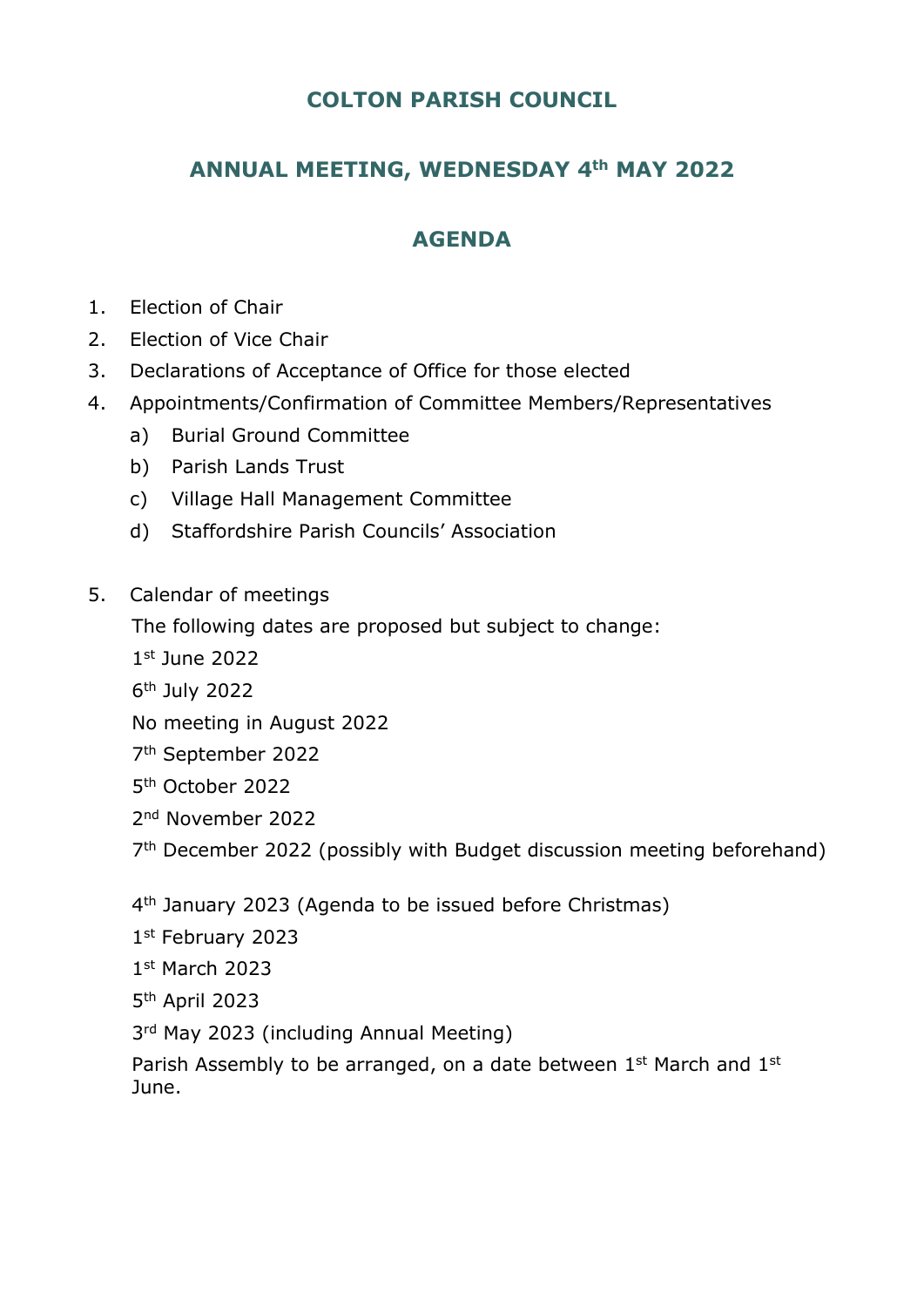### **COLTON PARISH COUNCIL MEETING, WEDNESDAY 4th MAY 2022**

### **AT 7:30 PM AT COLTON VILLAGE HALL**

**Please observe social distancing at all times.**

## **PUBLIC PARTICIPATION (Maximum of 20 mins at the beginning of the meeting to hear public questions and comments)**

**(No member of public may address meeting hereafter)**

## **BUSINESS AGENDA**

- 1. To note attendance and receive apologies for absence
- 2. To receive declarations of interest
- 3. To approve minutes of meeting held on 6<sup>th</sup> April 2022
- 4. Chairman's Announcements
- 5. Payments
	- a) To approve the following payments:

|      |      | $\sim$ apple to the following payments.              |         |
|------|------|------------------------------------------------------|---------|
| i)   | 1897 | Starboard Systems - Scribe Accounts software         |         |
|      |      | and support, $1$ Jul 22 - 30 Jun 23, incl. VAT       | £345.60 |
| ii)  |      | 1898 Alison James - Clerk's salary, May, at new rate |         |
|      |      | after pay increase following review (315.33);        |         |
|      |      | Home working expenses, 4 weeks,                      |         |
|      |      | 9 Apr - 6 May (16.00); Back pay for April            |         |
|      |      | after increase backdated to 1 Apr (40.56);           |         |
|      |      | Reimbursement for set of printer cartridges          |         |
|      |      | (36.59)                                              | £408.48 |
| iii) | 1899 | Insurance provider - Annual PC insurance,            |         |
|      |      |                                                      |         |

1 Jun 22 – 31 May 23 (Payee and amount subject to agreement at item  $15 c$ ) <br>t.b.c.

(Total of new payments for approval above is £754.08 plus insurance renewal premium to be agreed)

### 6. HS2

To consider any developments and agree any action required including

- a) Questionnaires from HS2 about PC land off Heathway and common land at Stockwell Heath and potential ecology surveys
- b) Response from Liz Davis to queries raised at January meeting
- c) Meeting with HS2 and Environment Agency to discuss flooding issues and issue raised about location of spoil sites
- 7. Planning Matters
	- a) To note any applications received and make observations to the Planning Authority: None received by time of issue of agenda
	- b) To report on any recent decisions of the Planning Authority
	- c) To consider any further action required on application 18/01303/FULM Proposed gas fired power station on Land North of Bellamour Lane
	- d) To consider any update on application relating to mobile home at Moor Lane
- 8. Highways, Footpaths and Open Spaces
	- a) To report on progress and agree any action required: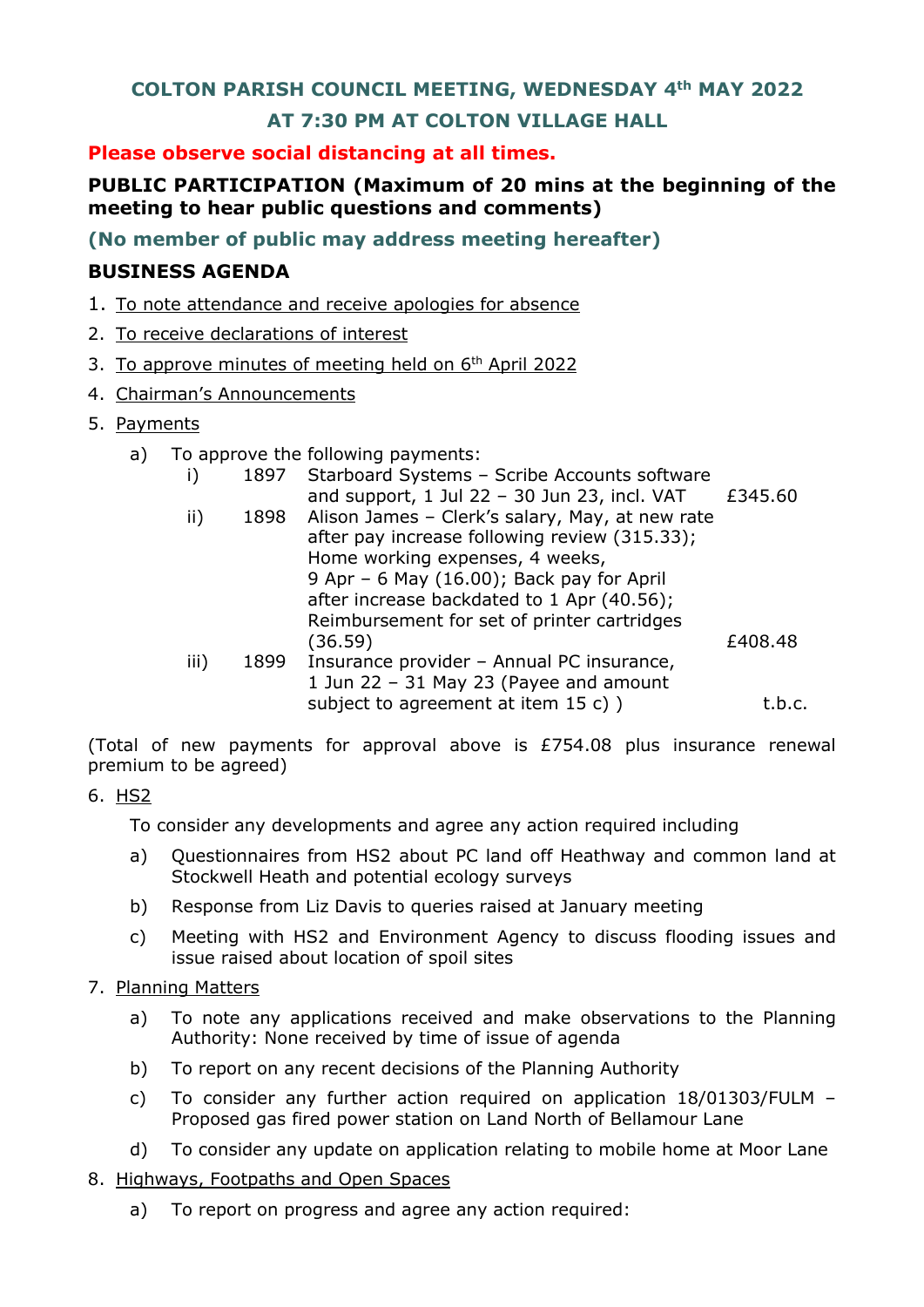- i) Flooding including Blithbury Road and Colton Road by the Yorkshireman and Environment Agency's modelling of brook flow
- ii) Drain and gully clearance around the parish
- iii) Any footpath/Rights of Way issues
- iv) Rats at Stockwell Heath pond and any response from LDC Environmental Health
- v) Erosion of path alongside Moreton Brook Enquiries about land ownership
- vi) Hole in pavement near Village Hall drive
- vii) Safety issues at junction of B5013 and Bellamour Lane
- viii) Fallen willow near the brook bridge
- ix) Email of 27 April from Colton WI Committee requesting action on weeds on pavements around village, particularly High St
- 9. To receive update on installation of new village signs and licence from SCC
- 10.To discuss action on Climate Change and working towards Carbon Neutral Colton
- 11. To receive update on celebration of the Queen's Platinum Jubilee in the parish, including road closure application
- 12.War Memorial

To note plans for service at the War Memorial to mark the centenary of its unveiling on Saturday 30<sup>th</sup> July at 3pm and approval of road closure for Bellamour Way between 2.30pm and 4pm

#### 13.Correspondence

To note items of correspondence received and agree any actions required:

- a) County Cllr Richard Cox 2022 Community Fund now open for applications (by end October). Each county councillor has up to £2,500 funding for community groups for projects about looking after ourselves, those around us and the place you live (Email, circulated to cllrs)
- b) County Cllr Richard Cox Agenda for Lichfield Rural West Division inaugural Parish Forum meeting on Monday 25<sup>th</sup> April (Email, circulated to cllrs)
- c) HS2 Further series of one-to-one appointments available for booking with HS2 Engagement team including 25 May at Colton Village Hall (Email)
- d) CPRE Spring newsletter (Email)
- e) SPCA Weekly bulletins (Emails, circulated to cllrs)

### 14.Committees

To receive any update from Burial Ground Committee

### 15.Finance and audit

- a) 2021/22 accounts To update on progress with Annual Governance and Accountability Return (AGAR) and internal audit
- b) 2022/23 accounts To note LDC remittance advice for precept of £12,427
- c) To agree required cover and provider for PC's annual insurance renewal on 1 st June
- d) War Memorial To consider progress on arranging a professional inspection and estimate of re-instatement value for insurance
- e) To follow up actions on revised Risk Assessment including safe document storage – Scanning of burial registers